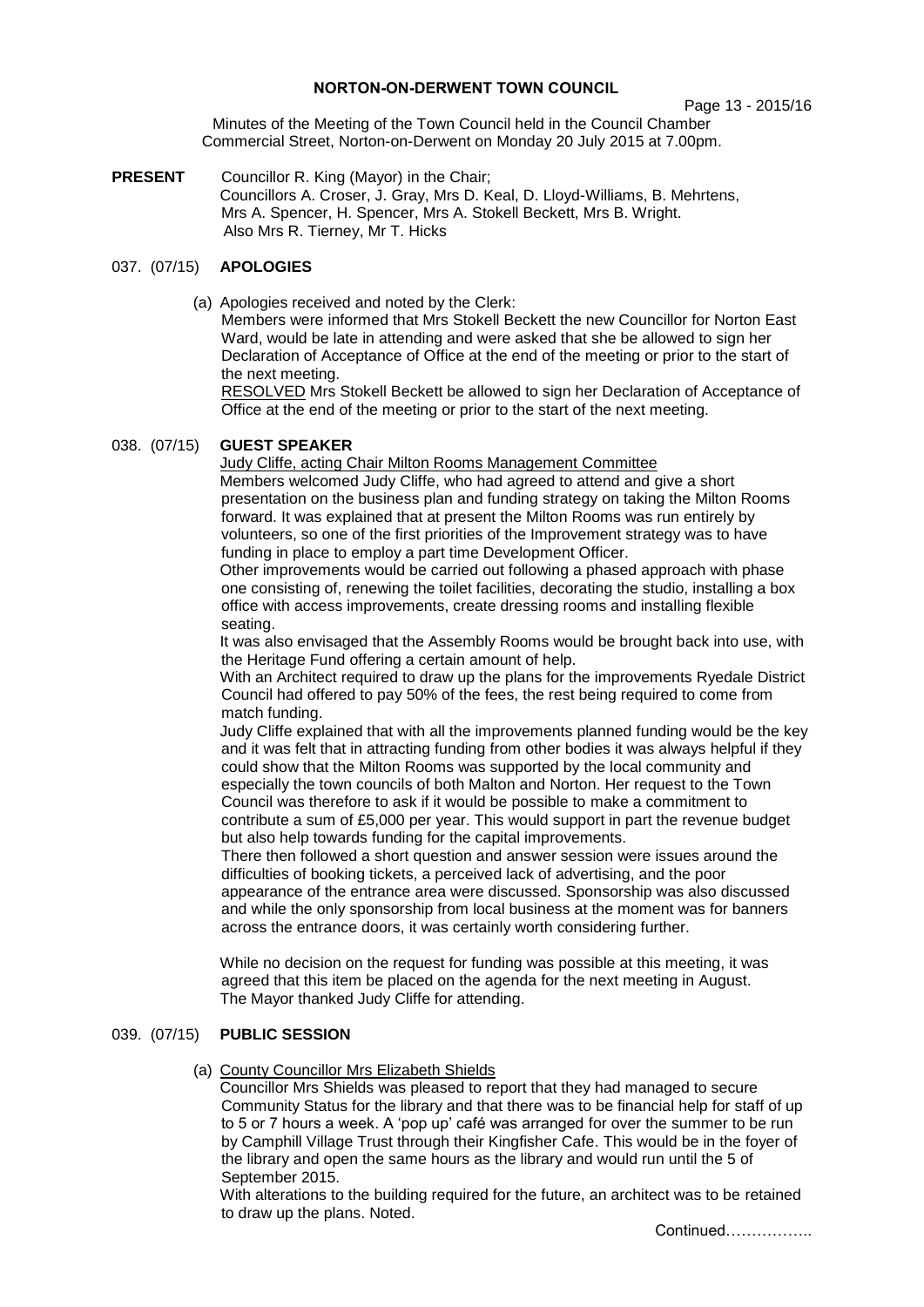- 039. (07/15) **PUBLIC SESSION** (continued)
	- (b) Mr Mark Campion a local resident raised concerns over the lack of enforcement of planning conditions at W. Clifford Watts quarry that he felt were being ignored and breached.

The list of complaints sent to the County Council had been a long one, and it was said that the Enforcement Officer for the County Council was to look at all the various issues arising from the complaints once the planning application for the Asphalt Plant was settled.

Councillor Lloyd-Williams had asked if he could raise a question addressing these issues at the North Yorkshire Area Committee meeting to be held on Wednesday 22 July 2015, but had not received an answer to date.

Mr Campion asked if it would be possible for the Town Council to write to the Enforcement Officer expressing their concerns over these issues.

It was agreed that the Clerk write to the County Council Enforcement Officer. The Mayor thanked Mr Campion for his comments.

#### 040. (07/15) **DECLARATIONS OF INTEREST**

No Declarations of Interest made.

# 041. (07/15) **CONFIRMATION OF MINUTES**

With an amendment stating that Councillor Croser was not in attendance at the last meeting it was;

 RESOLVED that the Minutes of the Town Council meeting held on Monday, 15 June 2015 (Minutes 017 to 036 inclusive) be confirmed and signed by the Chairman.

## 042. (07/15) **CLERK'S REPORT**

(a) Environment Agency

To report that the meeting with the Environment Agency to discuss the findings from the trial lowering of the Derwent at Kirkham Weir, took place on Monday 6 July 2015. Four Officers from the Environment Agency attended, namely Mr Ben Hocking, Mr Mark Reid, Mr Matthew Woollin and Mr Ian Cooke along with Ms Emma Leighton from Natural England.

The Officers outlined the findings from the trial, and went on to explain that they were now ready to commission an options appraisal which would allow them to understand the costs and benefits of the range of potential future options for Kirkham Weir and Sluices.

There then followed a lengthy and in depth question and answer session. The Environment Agency would consult with the community again when the options appraisal was completed. Noted.

#### (b) Electric Pedal Cycle Scheme

To report on a meeting held at Ryedale District Council, with Jos Holmes the Economy & Community Manager for Ryedale District Council.

This grant assisted pilot project was to develop all kinds of electric pedal cycle schemes that could be sustainable for the future. An expression of Interest form had been submitted by the District Council which had been successful and they were now invited to put in a full bid for the project.

It was envisaged that for Ryedale the scheme would consist of purchasing and installing docking stations and bikes at three possible locations, namely Malton Pickering and Castle Howard, five number bikes at each location, with three spare bikes in reserve.

Originally it was thought that as customers would book and pay for them on line and 'unlock' using mobile phone technology, it would be possible to locate the docking stations at self service locations like Malton Train Station, this would not now however be possible as the bikes would need to be thoroughly checked each day prior to being hired. This then meant that for the scheme to be successful both the Malton and Pickering cycle shops would need to be able to assist and manage this aspect of the project.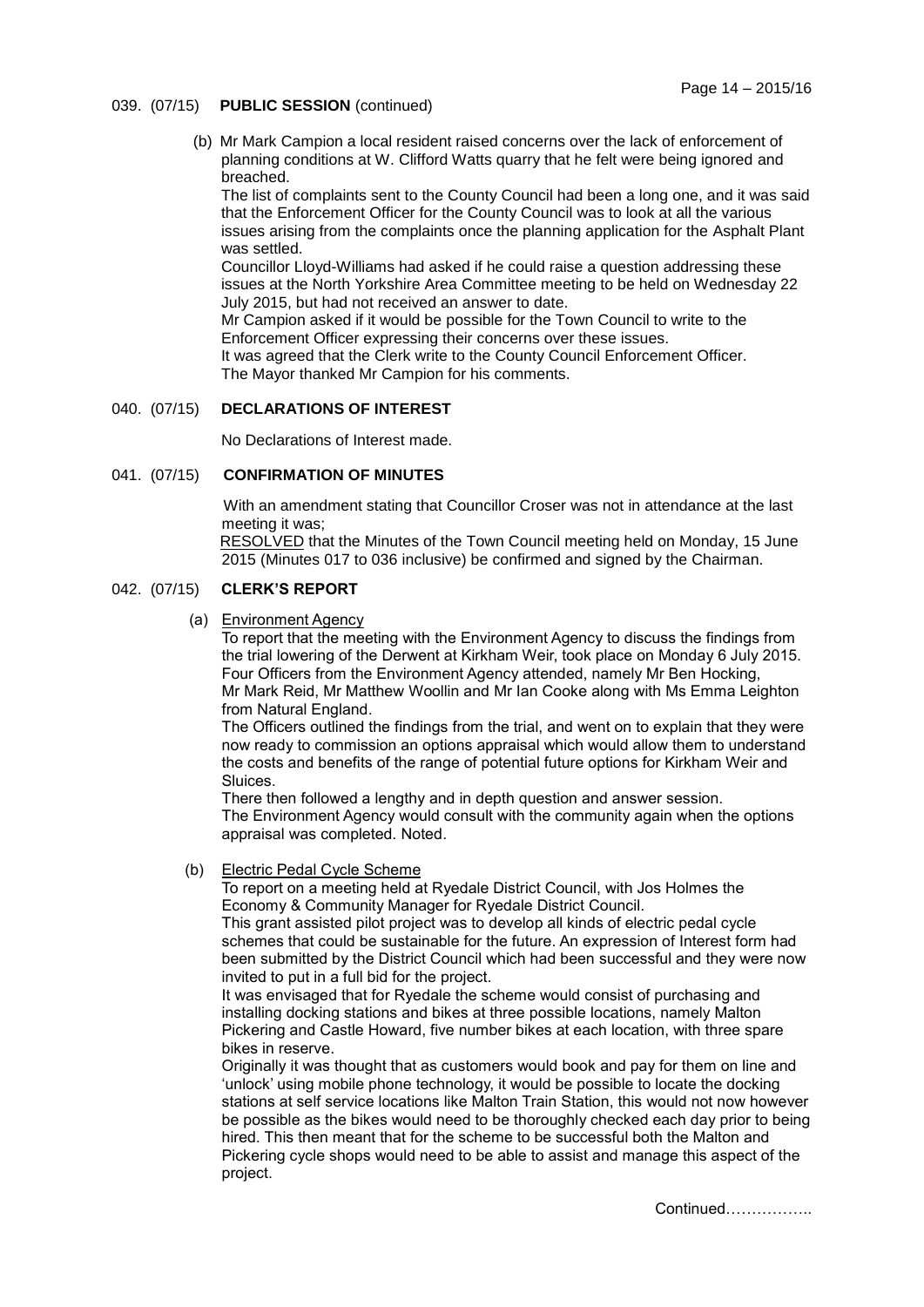- 042. (07/15) **CLERK'S REPORT** (continued)
	- (b) Electric Pedal Cycle Scheme (continued)

Grant applied for was to be £40,000 with a possible cash contribution of £5,000 per annum from the District Council, and other cash contributions maybe, from the town councils.

Cost of bikes between £1,500 and £2,000 each this would not include the actual docking stations.

Possible hire charges could be £25 per day, £15 half day with a percentage of the hire charge being kept by the cycle shops and the rest into a pot for the upkeep. Insurance issues could be quite complicated and still needed to be looked at.

It was hoped that a steering group for this project would be formed with all interested parties.

The actual bid would be submitted by next week and the outcome would be known by the end of August. Noted.

(c) Eastfield Allotments

To report that one of the camera sensors at the allotments had been damaged, and that we had asked that GMC replace it. Noted.

(d) Skatepark Users Meeting

To report that a meeting of the skatepark users group had been arranged for Thursday 23 July to be held in the Council Chamber at 1.30pm. Noted.

(d) Litter Bins and Dog bins

To report that a meeting with Mark Stockill from the District Council had been arranged for Tuesday morning 21 July, to find suitable locations for a litter bin in the vicinity of the 'bowling club', a new location for a dog bin on Westfield Way, and a location for a new litter bin at King George's Playing Field. Noted.

# 043. (07/15) **TOWN MAYOR'S REPORT**

(a) CAP Meeting

The Mayor reported on his attendance at the CAP Meeting where a presentation was made by the Cambridge Centre (Scarborough) with an explanation of drugs in current use and how they support those connected with misuse. The mayor said this was very interesting and would encourage other members to attend the meetings. Noted.

(b) Towns Ahead Meeting

The Mayor together with other members and the clerks had attended the meeting held in the Milton Rooms and organised by Malton and Norton Area Partnership. This had proved to be a very interesting evening. Some excellent ideas had come forward from individuals and organisations in connection with moving the towns forward. The mayor considered that brainstorming evenings should be held on a more regular basis, although possibly not on such a large scale. Noted

(c) Ryedale Cameras In Action

The mayor attended the meeting of Cameras in Action at which Councillor Martin Dales was re-elected as chairman and Councillor Denys Townsend was re-elected as treasurer. There was little progress to report and while there was enough funding for the cameras to continue up to March 2017, this does not allow for decommissioning of the equipment if it became necessary. Noted.

(d) Environment Agency

The mayor attended the meeting held with the Environment Agency, and while it had been an interesting evening he was concerned about the poor attendance from both councils, especially Malton.

(e) Malton and Norton Chamber of Trade

The mayor attended this meeting, again he had concerns about the poor attendance. There was a presentation by Frack Free Ryedale and although the Mayor felt they were 'preaching to the converted' he wished them well with their endeavours.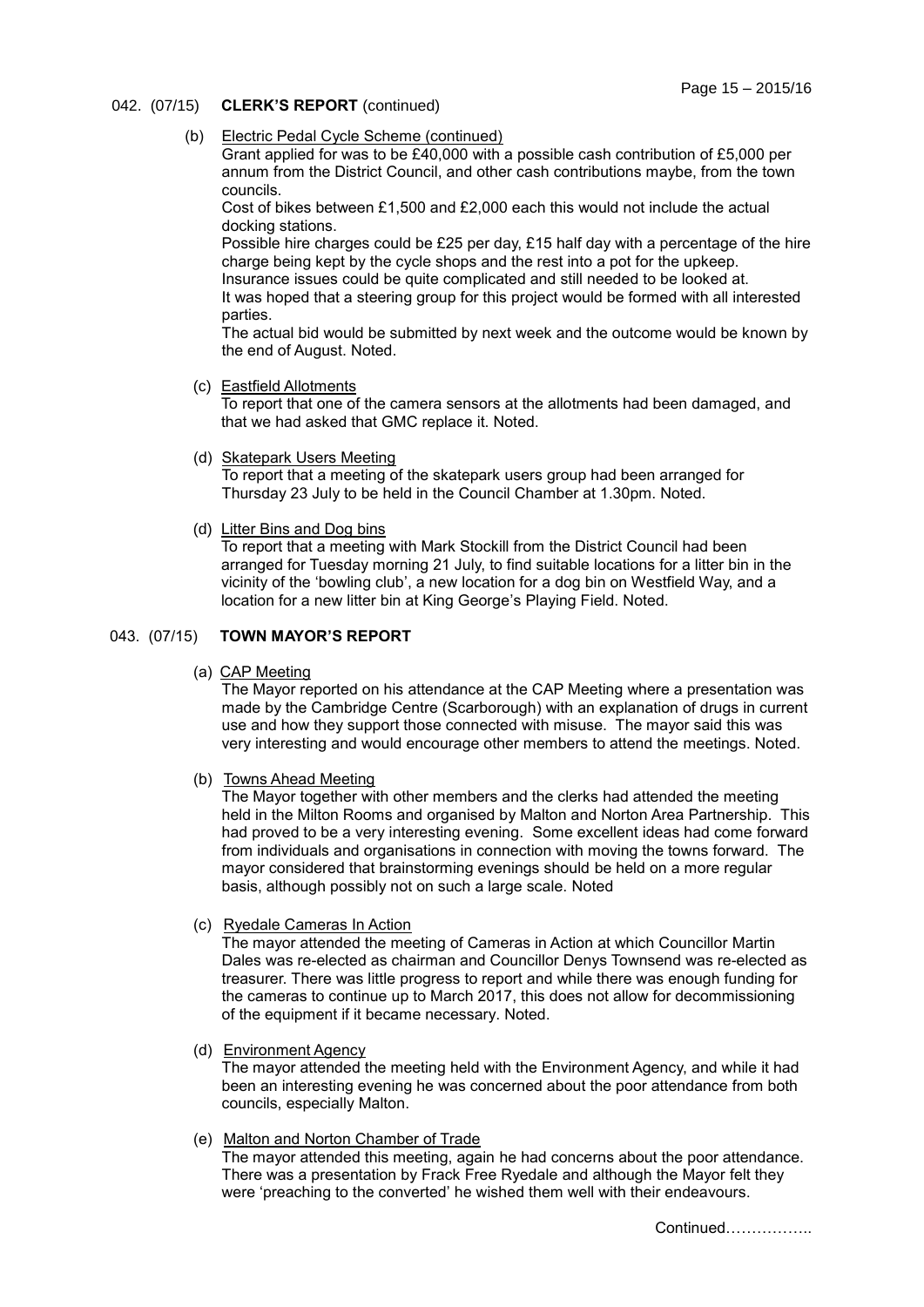# 043. (07/15) **TOWN MAYOR'S REPORT** (continued)

#### (f) Christmas Lights

The Mayor outlined various discussions that had taken place with Malton Town Council with regard to Christmas Lights, and while the lights for Norton would be quite straightforward, Malton lights would be more complicated than ours. Therefore we were awaiting the decision from the Malton council meeting before progressing further.

(g) Bowling

The Mayor explained that he had made arrangements for a light hearted bowls match to take place at the new Community Centre (Bowls Club), between council members, Acorn Community Care, and members of the Bowls Club. It was to be held on Wednesday August 12<sup>th</sup> 2015, and would any member wishing to take part please give their name to the Mayor.

# 044. (07/15) **FINANCIAL MATTERS**

(a) Accounts paid and for payment

The Clerk reported that accounts nos. 063 to 077 inclusive, amounting to £10,460.52 had been paid since the last meeting of the Council.

 RESOLVED that account nos. 078 to 084 inclusive, amounting to £2,282.53 be paid. Cheques were drawn and signed accordingly.

Account no. 085, amounting to £8,385.60 to be paid once the work had been inspected and found to be satisfactory.

(b) Financial report

The Clerk's financial report for the period 01.06.15 to 30.06.15 was received.

- (c) Budgetary monitoring The Clerk's report for the period ending 30 June 2015 was received.
- (d) Internal Audit Report The Clerk had circulated a copy of the Internal Audit Report for the final visit for the financial year ending 31 March 2015. Noted by members.
- (e) Appointment of Internal Auditor RESOLVED that Yorkshire Internal Audit Services be re-appointed as the Town Council's Internal Auditors for the year 2015/16
- (f) Finance Committee

To appoint members to serve on a Finance Committee to meet bi-annually and oversee council finance, staffing, policy and internal control procedures. RESOLVED that the Mayor Councillor R. King and Councillors A. Croser, J. Gray and B. Mehrtens be appointed to serve on the committee. Date for meeting to be set.

# 045. (07/15) **PLANNING MATTERS**

- (a) Planning applications referred to the Town Council by Ryedale District Council, for comment and/or recommendation were dealt with as follows: -
- 15/00674/HOUSE Erection of two storey side extension to include integral garage and front porch. 115 Langton Road, Norton, Malton, YO17 9AE For: Mr Stephen Towse RESOLVED: Recommend approval
- 15/00035/REM Erection of 4no. three bedroom dwellings with integral garages and 4no. two bedroom dwellings with detached single garages (outline approval 11/01001/OUT dated 09.09.2013 refers) Land off Heron Way, Norton, Malton For: Grantside Homes LLP (Mr Peter Callaghan) RESOLVED: Recommend approval Continued……………..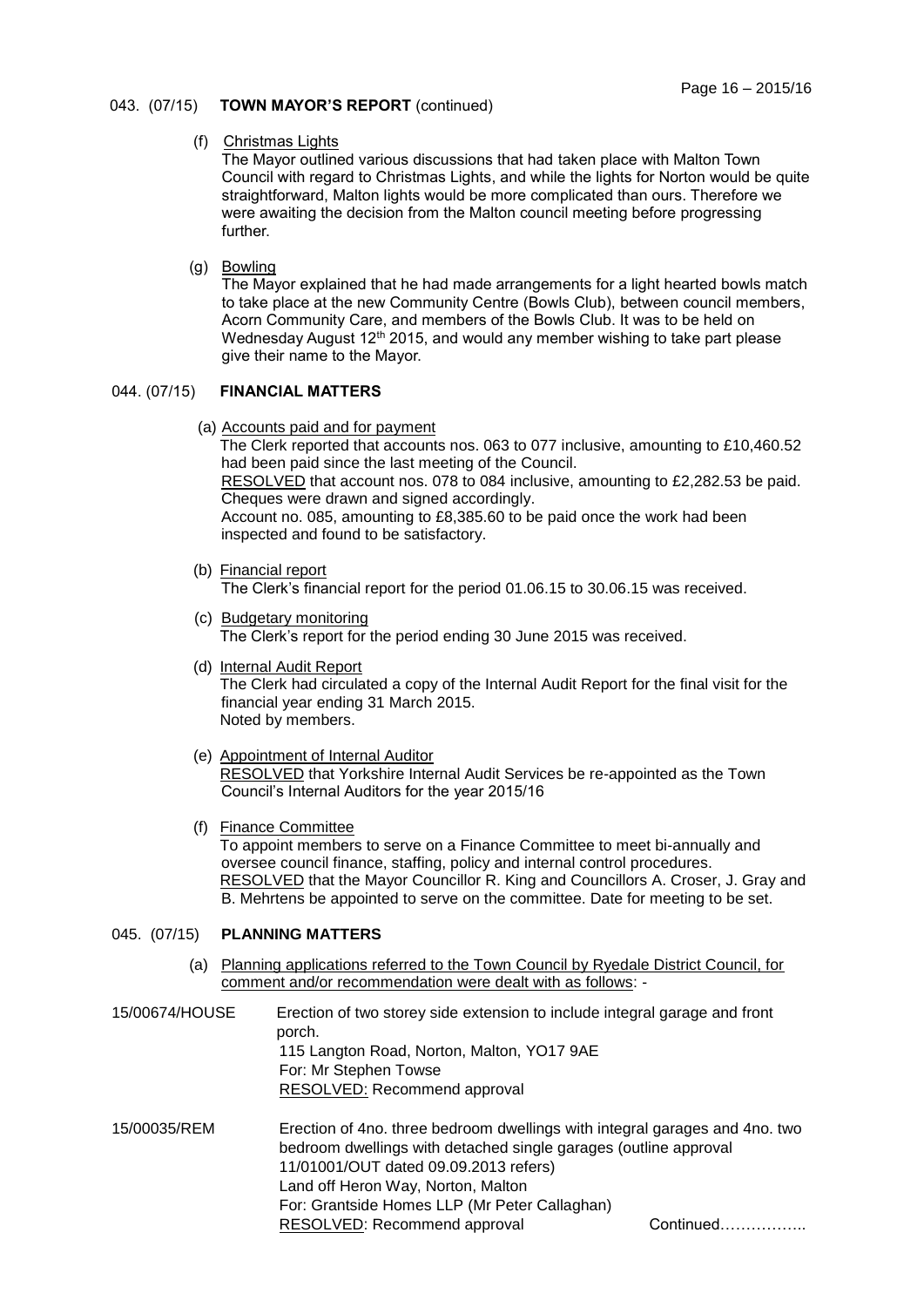#### 045. (07/15) **PLANNING MATTERS** (continued)

- 15/0811/HOUSE Erection of single storey extension to front elevation following removal of a porch and bay window. 44 Wold Street, Norton, YO17 9AA For: Miss T Milburn RESOLVED: Recommend refusal, on the grounds that this would be an inappropriate development to the façade of a dwelling in a Conservation Area.
- (b) To receive decisions notified by Ryedale District Council.

| <b>Withdrawn Applications</b> |                                                                                                                                                                                                                                 |
|-------------------------------|---------------------------------------------------------------------------------------------------------------------------------------------------------------------------------------------------------------------------------|
| 15/00511/FUL                  | Erection of detached 1 bedroom dwelling together with formation of<br>new pedestrian access<br>Site West of 14 Church Street Norton Malton YO17 9HS<br>For: Mr E Bromilow                                                       |
| 15/00419/REM                  | Erection of a 2 bedroom dwelling with parking and amenity areas<br>together with formation of vehicular access (outline approval<br>12/00357/OUT dated 02.07.2012 refers)<br>Land at 28 Whitewall Norton<br>For: Ms Susan Major |

# 046. (07/15) **MALTON AND NORTON NEIGHBOURHOOD PLAN**

Members received an update on the meeting held on the 13<sup>th</sup> of June held here in the council chamber and received a quote from Directions Planning in connection with professional services in support of the Neighbourhood Plan for the two towns. Councillor Lloyd-Williams raised the point that the procurement officer at Ryedale District Council now required three formal quotes and members agreed to defer making a decision on this quote until further quotes were received. Noted.

## 047. (07/15) **RECORDING AT LOCAL COUNCIL MEETINGS – POLICY REVISION**

Members received a response from the Yorkshire Local Council Association in connection with queries raised to the amended policy. In adopting the policy revision, members felt that the legislation was ambiguous. RESOLVED That the revised policy for recording at local council meetings be adopted.

# 048. (07/15) **ST NICHOLAS STREET CAR PARK LEASE OF CAR PARKING SPACES**

Members received a copy of the draft heads of terms from Ryedale District Council and a response from Yorkshire Local Councils Association in reference to the heads of terms. Members felt that the costs associated with such a lease should be investigated further before any decisions made. Members also felt that this was creating unnecessary tiers of property interests as Ryedale District Council who owned the car park, could lease out the spaces themselves. Councillor Mrs Keal was also going to take the heads of terms back to Ryedale District Council and ask why they were not prepared to lease out the spaces themselves.

#### 049. (07/15) **SENIOR CITIZENS CHRISTMAS PARTY**

Members received the accounting information to 31st March 2015 in connection with the Christmas party. Members were also asked how they would want to proceed with managing the party. They discussed various alternatives to the Christmas party including entertainment with tea and biscuits and a trip to the pantomime. With no clear way of managing the party for the future members requested that this matter be placed on the agenda for the next meeting.